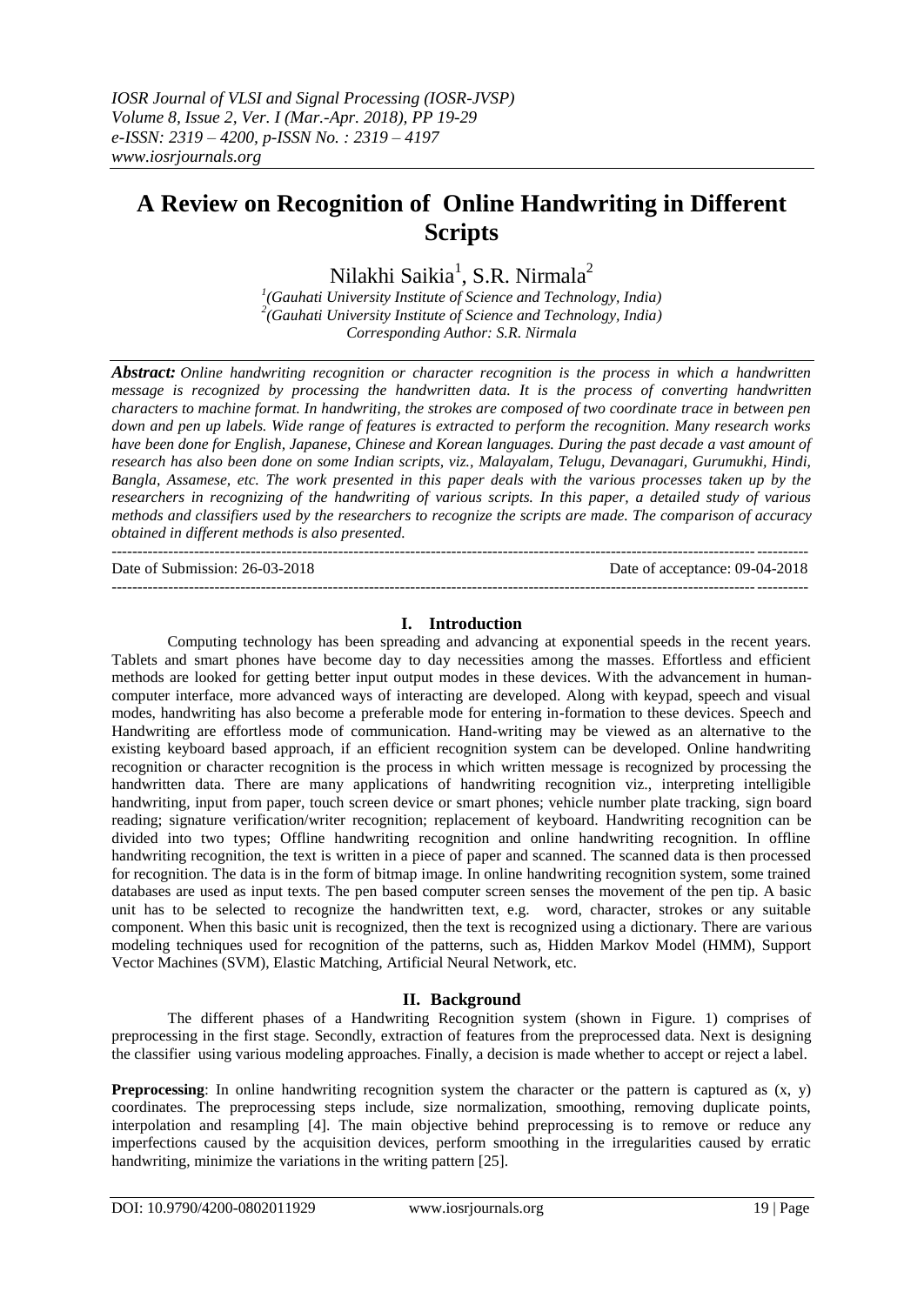1. Size Normalization: The main purpose of this step is to normalize the variation in pattern sizes. These variations occur due to the different writing styles and other criteria [4]. The pattern is scaled to get the normalized size. The stroke size can be normalized to a unit square [3].

scale(x) = 
$$
\frac{X}{\max(x) - \min(x)}
$$
 (1)  
scale(y) =  $\frac{Y}{\max(y) - \min(xy)}$  (2)

 $scale = min(scale(x), scale(y))$  (3)



Figure 1: Stages of a handwriting recognition system

2. Smoothing: Smoothing is performed to remove the noise or jitter from the handwritten word. Smoothing is done by replacing  $(x(t),y(t))$  by the average value of its neighbor [3]. A moving average window of fixed size can be used for smoothing [1].

3. Removing duplicate points: These are the points that are of no use during recognition and are removed before feature extraction. These points occur due to data redundancy [4].

4. Interpolation: When the system is unable to catch up with the speed of writing as a result of which some points are missed.

5. Resampling: The number of captured points varies due to writing speed and other factors. Different characters in online handwriting can have different number of points along the trajectory [7]. Resampling is done by interpolation of missing points. The resampled data has a series of equidistant points in time and space [4].

**Feature Extraction:** There are three basic features. The first is the preprocessed (x, y) coordinates of the resampled coordinate sequence, second and third are the first derivative and second derivative of the  $(x, y)$ coordinate values. The computation of first derivative is done using equation given [4].

$$
x'(j) = \frac{\sum_{i=1}^{2} (x(j+i) - x(j-i))}{2\sum_{i=1}^{2} i^2} (4)
$$

The second derivative is calculated from the following equation [4].

$$
y'(j) = \frac{\sum_{i=1}^{2} y(j+i) - y(j-i))}{2\sum_{i=1}^{2} i^{2}}
$$
(5)

Some other features like linearity, curvature, curliness, bitmap, aspect ratio, chain code, writing direction, slope etc. can also be extracted [4], [25]. Chain code histogram features and point float features are two features that give high performance in the Indian scripts [6]. In the chain code feature, the change in direction while moving from one direction to other is calculated. In point float feature, the input character produces a feature vector which is of length 300.

**Recognition:** The input to online handwriting recognition system is the movement of digital pen on the  $(x, y)$ coordinates ofa trace [3]. A stroke is the sequence of coordinates obtained from one pen down to pen up [1]. By studying the pen down to pen up information of all the characters present in the database and based on the similarity they can be grouped into unique classes. A character can be written either in a single stroke or a combination of multiple strokes. After the analysis of the database, the maximum number of strokes required to write a character can be set [12]. Various classifiers like Hidden Markov Model or HMM classifier [2], SVM [12], ARTMAP approach [1], ANN, etc. can be used as modeling technique to recognize the stroke. When an unknown character input comes up, the stroke classifier identifies a sequence of strokes which is then checked in reference set to recognize the character. Some researchers have made comparison of various modeling techniques. The Hidden Markov Model or HMM classifier is a finite state machine which has a set of hidden states [5]. Each of the sample character contains various strokes within it which are subdivided into sub strokes. The feature vector of all these sub strokes is then converted into states. These states then form the state sequences. From the state sequences, the initial state distribution and the state transition probabilities can be estimated. HMM can solve the problem segmentation in pattern or character recognition [2]. NN classifier is based on Dynamic Time Wrapping (DWT). It calculates the nearest prototype [6]. It can match two curves of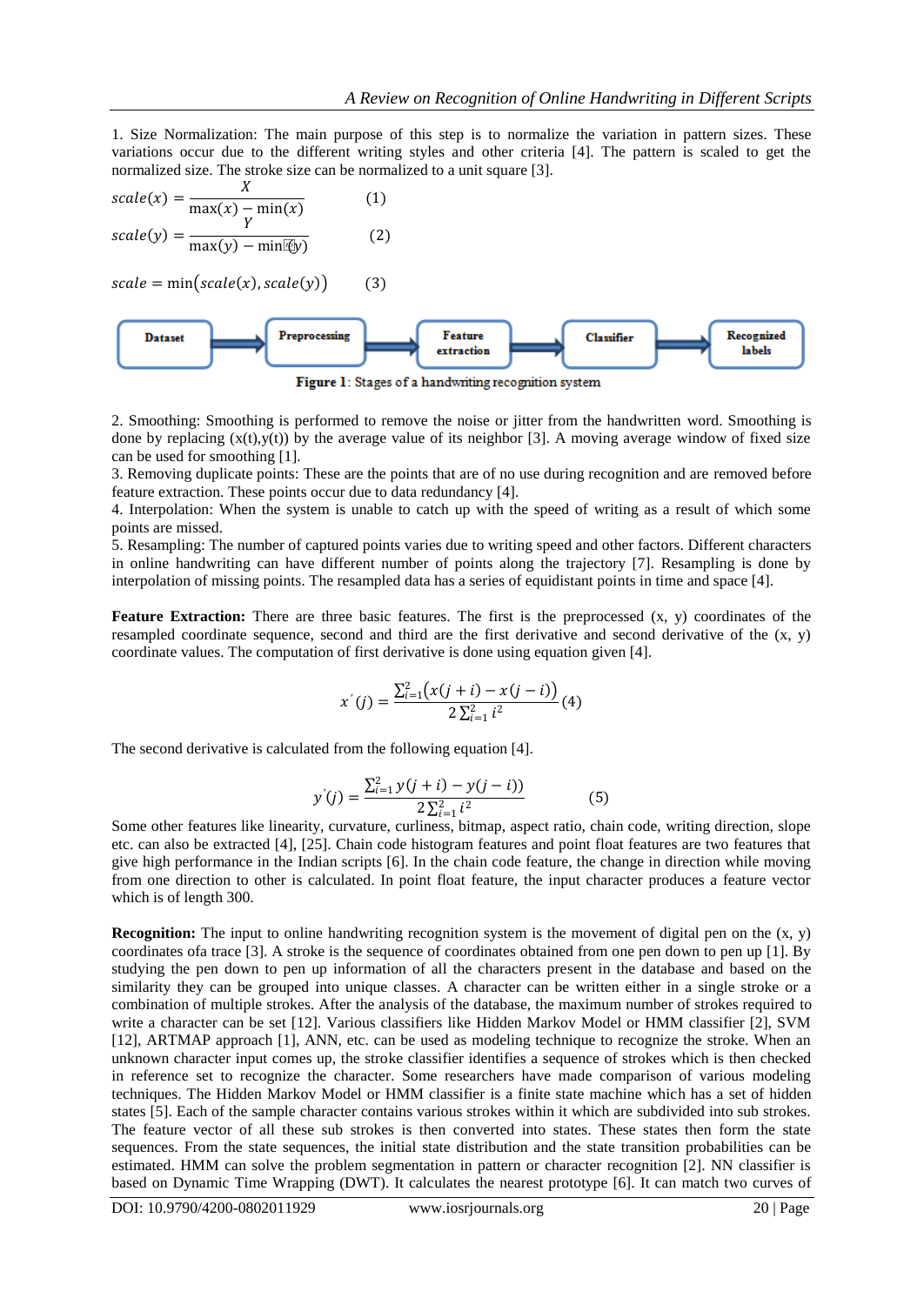unequal length which makes it an important classifier in online handwriting recognition. Another classifier called the MLP or the Multilayer Perception which is trained by the BP or back propagated architecture is a neural network architecture used in handwriting recognition [6]. Another neural network architecture based on Adaptive Resonance theory (ART) is the fuzzy ARTMAP [1]. It is capable of fast, stable, online, or supervised, incremental learning, classification and many more. The simplified fuzzy ARTMAP can be developed by removing the redundancies in the architecture. SFAM is faster than FAM (Fuzzy ARTMAP). It is a very useful technique in recognition of online handwriting of Indian script. Another classifier most widely used for recognition is SVM or Support Vector Machines. SVMs (Support Vector Machines) are techniques used for data classification. The main objective behind the SVMs is to produce a model based on the training data, which estimates the target values of the test data. PolynomialKernel and Gaussian radial basis functions are the common kernel functions in SVM.

#### **III. Literature Review**

The previous related works on handwriting recognition systems are discussed below:

In [1], a recognition system for online Malayalam handwriting was proposed using Simplified Fuzzy Artmap (SFAM) Approach. The features considered were, preprocessed (x, y) coordinates; start quadrant, end quadrant; horizontal and vertical point density; loop; cusp; stroke length; aspect ratio; start, end and start-end direction. The features were extracted and were passed to a SFAM artificial neural network (ANN) classifier for training and classification. Fuzzy ARTMAP is a neural network architecture which is based on Adaptive Resonance Theory (ART). The redundancies in ARTMAP networks were removed successfully to develop the simplified fuzzy ARTMAP (SFAM). The system was trained with 29 user's data and tested with 25 user's data. The recognition accuracy achieved was 98.26%.

In [2], a recognition system using Hidden Markov Model with sub stroke level features of cursive Bangla word was proposed. Each complex preprocessed stroke was divided into simpler shaped stroke.



**Figure 2**: Sub-strokes obtained for a sample word [2]

From each of the sub-stroke, 8 scalar feature values were computed and extracted which were then trained and tested using HMM modeling. The use of HMM modeling solves the problem of segmentation in the system. The writing models used were holistic, combined characters, pseudo characters and context dependent. A database of 14,073 Bangla handwriting samples of 50 city names were written by 163 writers. Out of these 87 writers provided 7557 samples for training and remaining 76 writers provided 6516 samples for testing. The accuracy rate achieved was more than 93%.

In [3], the recognition of online handwriting for Assamese language is done using both HMM and SVM modeling and their performance is compared. 181 different Assamese strokes are trained to generate Recognition models using HTK (HMM Toolkit) and LIBSVM (SVM Toolkit). The developed stroke classifier gives average recognition accuracy rate of about 94 % in case of HMM and 96 % in case of SVM. The akshara level average performance rate is 84.67 % in case of HMM and 86.23 % in case of SVM. The SVM based system gives better performance than HMM based system by 2 % in stroke accuracy and then 1.56 % in akshara case.

In [4], handwriting is recognized using Npen++ recognition engine. The main steps involved during preprocessing were; computing baselines, normalizing size, normalizing rotations, interpolating missing points, smoothing, normalizing slant, resampling and removing the delayed strokes. The basic features, the preprocessed coordinates, the first and the second derivative were extracted for recognition. Some other features were also considered viz. vertical position, writing direction, curvature, pen up/pen down, hat feature, aspect ratio, curliness, linearity, and context map. Multistate time delay neural networks (MS-TDNN) are the core recognition engine of NPen++ which integrates recognition and segmentation into one single network. The extracted features were trained and tested using this recognition system and yielded good recognition rates. For 5000 words, the accuracy rate was found to be 96%, for 20,000 words, the accuracy rate was found to be 93.40% and for 50,000 words, the accuracy rate was 91.20 %. Some of the features extracted are given below:

**Normalized x-y traces:** Three basic features were considered. The first set was the preprocessed (x, y) coordinates of the resampled coordinate sequence, second and third set consist of the first derivative and second derivative of the (x, y) coordinate values. The computation of first derivative was done using equation given below.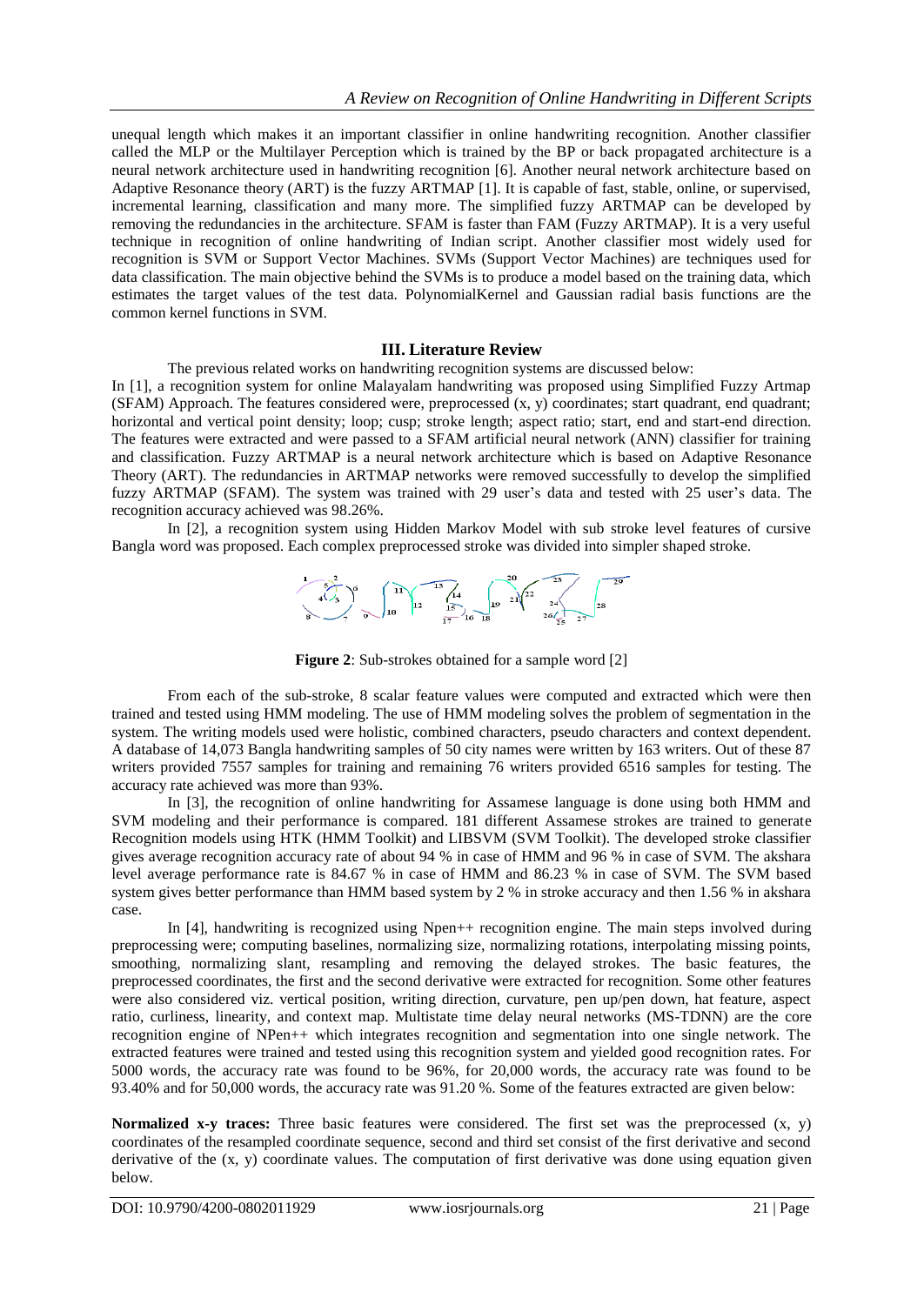$$
x'(j) = \frac{\sum_{i=1}^{2} (x(j+i) - x(j-i))}{2\sum_{i=1}^{2} i^{2}}(6)
$$

The second derivative is calculated from the following equation:

$$
y'(j) = \frac{\sum_{i=1}^{2} (y(j+i) - y(j-i))}{2 \sum_{i=1}^{2} i^{2}} \tag{7}
$$

**Aspect Ratio:** The aspect ratio of the trajectory in the vicinity of a point (x(t), y(t)) defined as ,

$$
a(t) = \frac{\Delta y(t) - \Delta x(t)}{\Delta y(t) + \Delta x(t)}
$$
(8)

Aspect Ratio characterized the height-to-width ratio of the bounding box which contained the preceding and succeeding points of  $(x(t), y(t))$ .

**Writing Direction :** The writing direction of a point  $(x(t), y(t))$  was defined by sine and cosine functions as,

$$
\cos \alpha(t) = \frac{\Delta x(t)}{\Delta s(t)}
$$
(9)  

$$
\sin \alpha(t) = \frac{\Delta y(t)}{\Delta s(t)}
$$
(10)

where,

$$
\Delta s(t) = \sqrt{\Delta x^{2}(t) + \Delta y^{2}(t)}
$$
(11)  

$$
\Delta x(t) = x(t-1) - x(t+1)
$$
(12)  

$$
\Delta y(t) = y(t-1) - y(t+1)
$$
(13)

**Curvature:** The representation of the curvature at a point  $(x(t), y(t))$ was done by using the cosine and sine of the angle defined by some points. Curvature would be 1/r, of a circle partially fitting the curve, with radius r. The curvature at a point  $(x(t), y(t))$  was computed as,

$$
\cos \beta(t) = \cos \alpha(t-1) * \cos(t+1) + \sin \alpha(t-1) * \sin \alpha(t+1)
$$

(14)

$$
\sin \beta(t) = \cos \alpha(t-1) * \sin \alpha(t+1) + \sin \alpha(t-1) * \sin \alpha(t+1)
$$

(15)

**Curliness:** Curliness (c(t)) was the feature that computed the deviation from a straight line in the vicinity of  $(x(t), y(t))$ . It was represented mathematically as the ratio of the length of the trajectory to the maximum side of the bounding box.

$$
c(t) = \frac{l(t)}{\max(\Delta x(t), \Delta s(t))}
$$
(16)

Here, l (t) denoted the length of the trajectory i.e., the sum of lengths of all line segments.

**Linearity:** Linearity was the average square distance (d) between every point in the vicinity of  $(x(t), y(t))$  and the straight line joining the first and last point.

$$
l(t) = \frac{1}{N} * \sum d^2 \qquad (17)
$$

In [5], isolated Devanagari character is recognized for iPhone using HMM model. Devanagari script has no capital letters and written in left to right manner. The shapes of the Devanagari character are highly cursive. The similarity of some characters gives rise to the difficulty in the recognition of the Devanagari character. In this paper, the Devanagari alphabet which is divided into 13 vowels and 36 consonants, 42 stroke classes were created. Sub strokes were extracted from the strokes and then six scalar features were extracted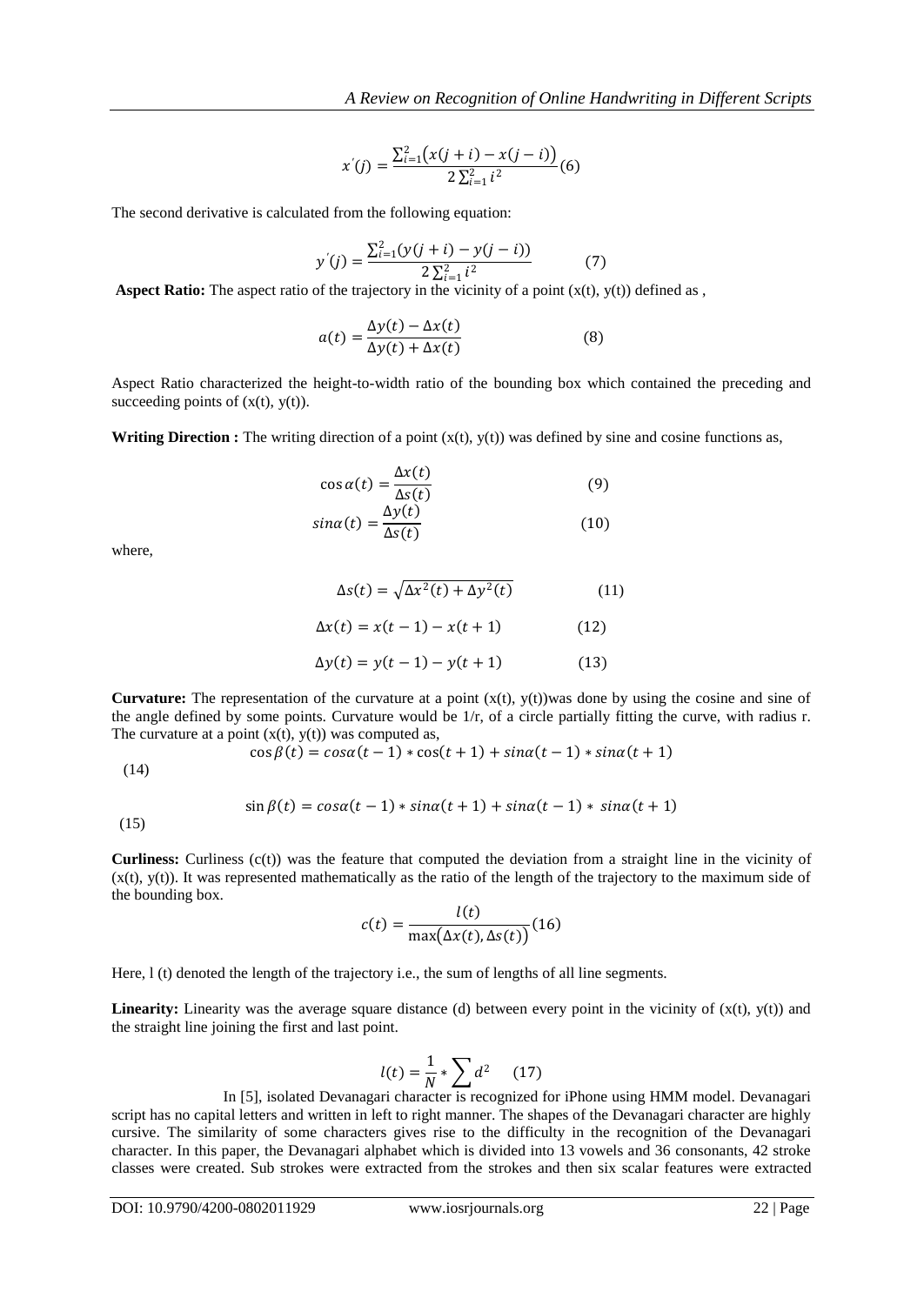from those sub strokes. The recognition of each sub stroke was done using Hidden Markov classifier or HMM. The HMM is a set finite state machine that have a set of hidden states, output alphabet, transition probabilities, output probabilities and initial state probabilities. Each of the sample character contains within it various strokes which are subdivided into sub strokes. The feature vector of all these sub strokes is then converted into states. These states form the state sequences. From the state sequences, the initial state distribution and the state transition probabilities can be estimated. An iPhone application was developed to manually study the strokes thus enabling to create the stroke classes. A HMM was created for each stroke class, which is to be added in the final application.

In [6], online handwriting recognition of various Indian scripts was done. The online handwritten character databases of four Indian languages viz. Bangla, Devanagari, Tamil and Telugu were taken and recognized. The features extracted were point-float and direction code histogram features. The extracted features were recognized using three classifiers viz. Nearest Neighbor (NN), Multilayer Perception (MLP), and Hidden Markov Model (HMM). The efficiency of all the three classifiers were seen and result of each classifier was compared. A total of 23891 samples of Devanagari databases were provided by 109 writers, for Bangla writers, 25948 samples. There were 45217 samples written by 228 writers for Telugu and 77609 samples by 228 persons for Tamil. The recognition rate is found better in NN classifier for both the features than the other two classifiers. For point float feature and chain code feature the accuracy rate of NN classifier is shown in Table no 1 and Table no 2 respectively.

| Databases  | Top 1 | Top 2 |
|------------|-------|-------|
| Bangla     | 89.76 | 95.86 |
| Devanagari | 85.32 | 93.33 |
| Telugu     | 91.16 | 98.04 |
| Tamil      | 89.43 | 96.58 |

**Table no 1**: Recognition rates for point float features

| Databases  | Top 1 | Top 2 |
|------------|-------|-------|
| Bangla     | 91.01 | 97.78 |
| Devanagari | 86.01 | 95.25 |
| Telugu     | 92.65 | 98.97 |
| Tamil      | 92.71 | 98.52 |
|            |       |       |

**Table no 2**: Recognition rates for chain code features

In [7], research was carried out for a dataset of online handwritten Assamese characters. Assamese is a major script in the northeastern part of India. No online handwritten Assamese characters dataset is available in any standard online repository of datasets. The main objective behind this project was to build a dataset of online handwritten Assamese characters and extracting the different features recognize the labels using modeling techniques. In Assamese there are 10 numeric characters and 52 basic alphabetic characters that consist of 11 vowels and 41 consonants. An Assamese character has a large number of conjunct consonants (Juktakkhor) of about 164-201. There are certain vowels, consonants, and conjunct consonants that have headlines called matra in Assamese. The data was captured as text and written on a digitizer with an electronic pen and the pen-up/pen-down switching was sensed. Support Vector Machine classifier was used for the modeling. SVMs (Support Vector Machines) are techniques used for data classification.

The main objective behind the SVMs is to produce a model based on the training data, which estimates the target values of the test data. Polynomial kernel and Gaussian radial basis functions are the common kernel functions in SVM. Experiments were performed using these functions for the classification of both numerals and alphabets. The training and testing of the classifier was done using k-fold cross validation procedure. The original sample was partitioned into k equal size sub-samples. Out of the k subsamples, one subsample was retained as validation data for testing and remaining k-1 samples were used for training. The cross validation process was repeated k times after that and each of the subsamples were used exactly once as the validation data. The k results were combined together producing a single estimation.In this work a 10 cross validation was done. 2,340 characters were used as samples and the overall recognition rates achieved for the online handwritten Assamese basic alphabetic characters were 71.54% (using linear kernel), 75.39% (using polynomial kernel), and 78.38% (using RBF kernel). The overall recognition rate of 99.11% was achieved for the online handwritten Assamese numerals obtained by using the polynomial kernel with the kernel parameter settings C = 1,  $E = 4$  and a 10 fold cross validation process. Here C is the complexity parameter and E is the exponent of the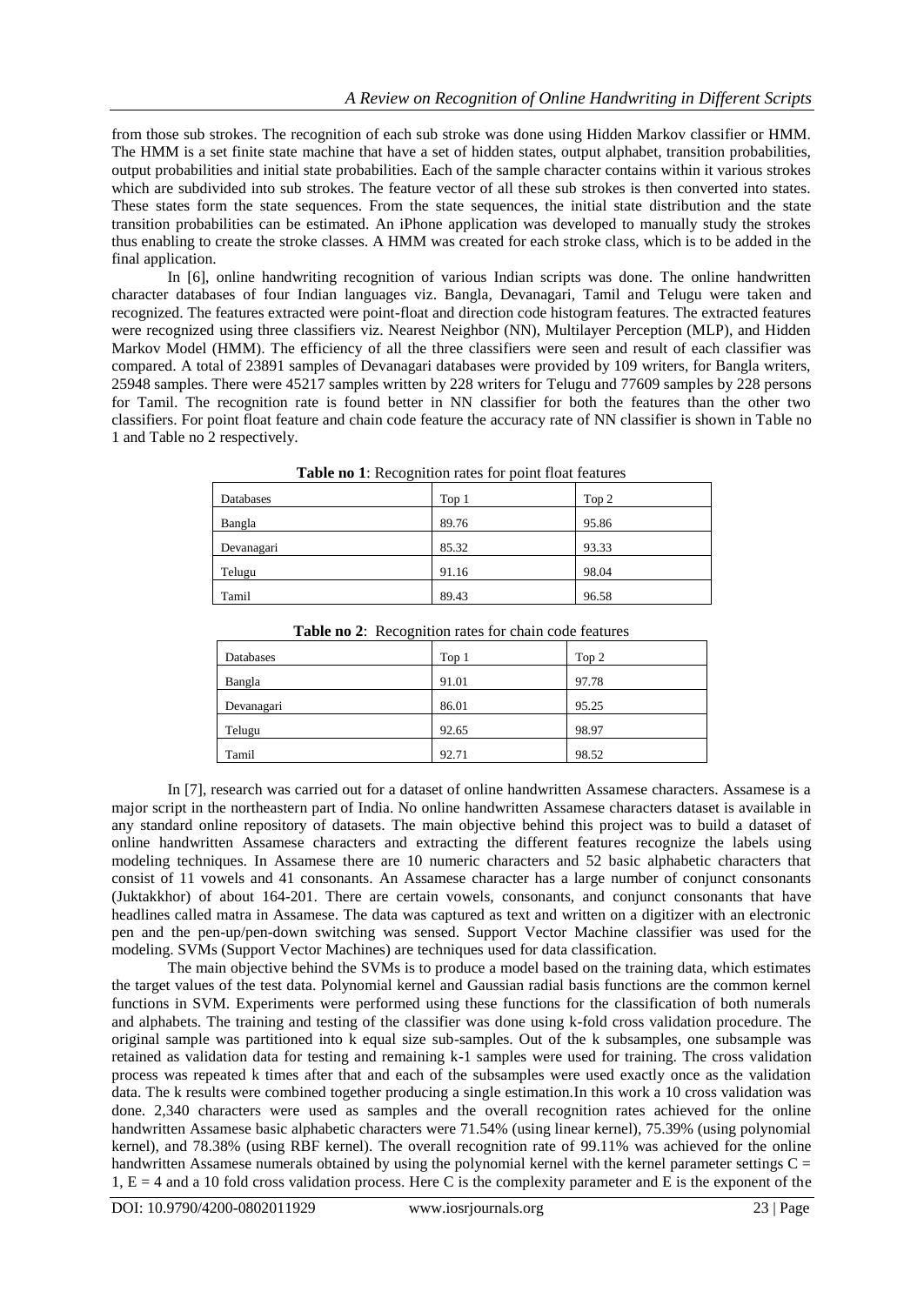polynomial kernel. Among the three SVM kernels used in the experiment for Assamese alphabetic characters, the RBF kernel gave the best recognition rate of 81.15%.



**Figure 3**: Architecture for the classification of characters[7]

Paper [8] describes the On-line Malayalam Handwritten Character Recognition using Wavelet transform and SFAM. Malayalam is the official language of Kerala. The Malayalam script consists of independent vowels, dependent vowel signs, consonant letters, consonant signs, consonant conjuncts and Chillu. The data acquired goes through various preprocessing steps before feature extraction. The preprocessing operations were duplicate point removal, smoothing, size normalization and equidistant resampling. The character is sampled into 26 sample points due to equidistant resampling. The preprocessed coordinates are then used for feature extraction which is a two-step process. At first, a total of six time domain features were extracted from the normalized  $(x, y)$  coordinates. The  $(x, y)$  coordinate features, angular features, direction and curvature were extracted. In the second step, the wavelet transform of the features were calculated to form the resultant compressed feature vector. Wavelet transform

uses simplified wavelets to represent signal in terms of approximation and detailed coefficients. Simple wavelets such as haar are sufficient to represent the simple features like the angular features with a satisfactory rate of accuracy. The main goal of the wavelet transform is to compress the individual extracted features so as to filter out only the relevant information in them thus compressing the size. In this paper db1 and haar wavelets are used. The recognition is done using Simplified Fuzzy ARTMAP(SFAM). 2530 samples of 63 symbols collected from 40 different users were used for training. 1279 character samples collected from 20 different users consisting of 20 symbols were used for testing. A maximum accuracy of 97.81% was achieved when haar wavelet was used. The recognition time is about 0.5sec/symbol. A maximum accuracy of 97.73% was achieved when db1 wavelet was used.

In [9], real-time on-line unconstrained handwriting was recognized using statistical methods. A general recognition system for large vocabulary, writer independent, unconstrained handwritten text was explained. The data were collected as set of  $(x, y)$  coordinates which were sampled at rates between 70 Hz and 100 Hz. The equispaced points were normalized to remove the jitters and inconsistencies. To limit the computation they used a single state model. But there cropped some issues like, the model did not provide duration modeling and there was no distinction seen between the beginning and end of the character. These issues were removed in the detailed match model in which each character was modeled by a series of states, each having an output distribution associated with it. The 20,000 above word lexicon was stored in a structure which merged some of the common prefixes and suffixes. Only those paths which correspond to valid words were expanded. A stack was associated with each frame that contained all possible partial paths ending at the frame. These stacks were then sorted by probability. Among all the elements, the top element of the final stack corresponded to the recognized string. Models were built for each significant variation of each character to capture the writing styles across different writers. An automatic procedure was used to identify the variations called lexemes. Approximately 150 lexemes were generated. Each HMM consisted of 6 states which resulted in 900 distinct states. Recognition performed using HMM modeling technique. 100,000 characters of data were collected from 100 writers. The error rate achieved is 18.9%.

In [10], A K-NN based On-Line Handwritten Character recognition system was described. Malayalam text was entered using pen-like devices. Malayalam is the official language of Kerala. The Malayalam script consists of independent vowels, dependent vowel signs, consonant letters, consonant signs, consonant conjuncts and Chillu.The raw data for this recognition experiment was collected using the device Wacom Graphire 4 CTE-640. A database of 40 writers consisting of 64 basic characters were collected and trained. The test was done based on writer dependent and writer independent strokes. The system consisted of preprocessing, feature extraction, training and recognition stages. Preprocessing was done to reduce unwanted noise, normalization and segmentation of the signal into meaningful units. Preprocessing consists of the steps viz. Dot detection, Dehooking, Smoothing, Thinning, Loop detection, Normalization and Equidistant Resampling. The preprocessed coordinate is further used for feature extraction. The features extracted were: Normalized x-y coordinates, Pen-up/pen-down, Aspect, and Curvature. The Nearest Neighbor Classifier (K-NN) is a type of classifier where the function is approximated locally and all computation are deferred till classification. In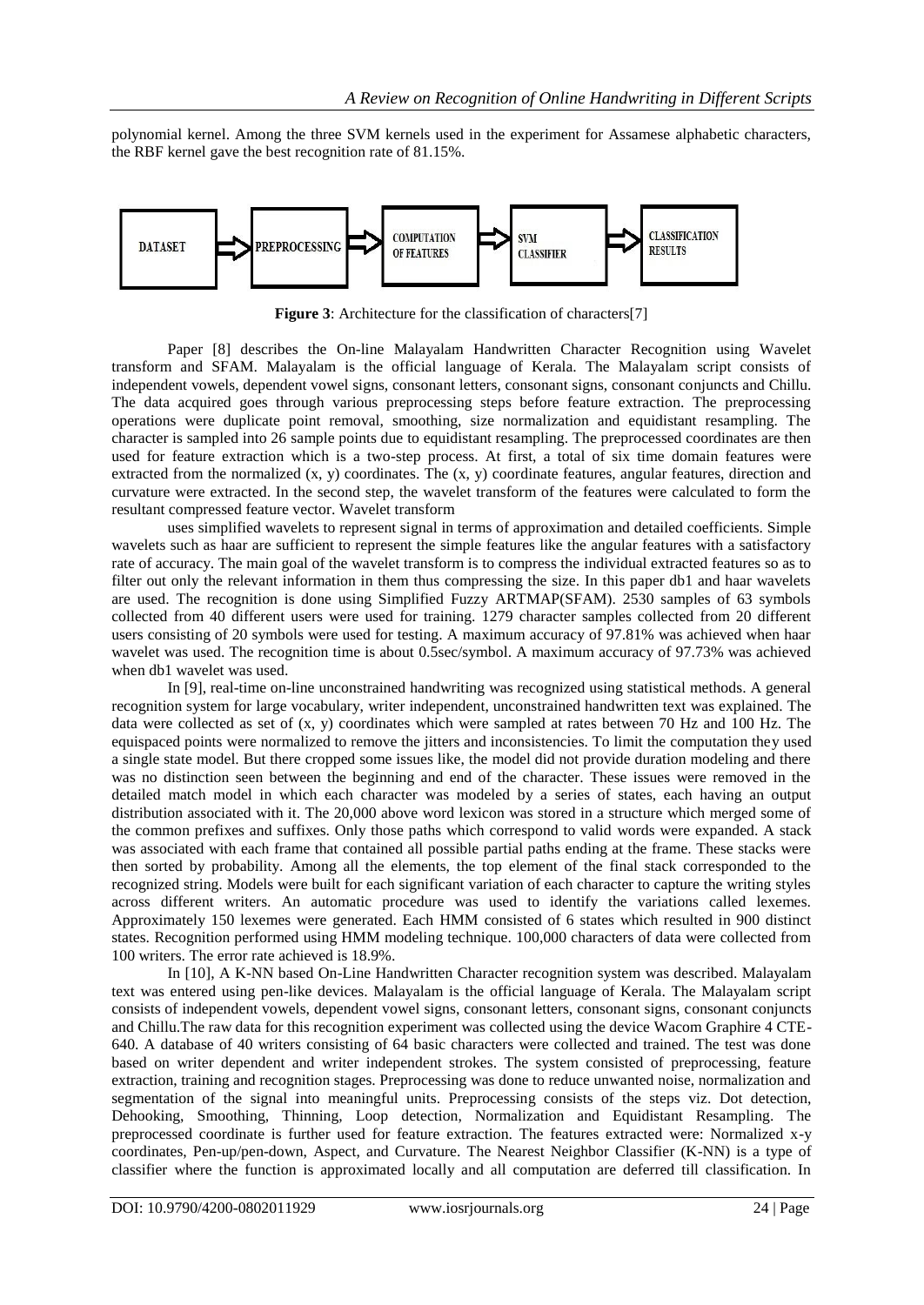pattern recognition, the k-nearest neighbors algorithm (k-NN) is the method to classify the objects based on closest training. The k-nearest neighbor algorithm is the simplest machine learning algorithms. The distance between each test and the entire training samples is calculated to determine its nearest neighbor list. The whole system was implemented in JAVA, on a 32-bit AMD Athlon 2.0 with 512MB RAM. 2560 total samples were collected from 40 people for the system. The system gave an accuracy of 98.125%.

In [11], a Neural Network Approach to Online Devanagari Handwritten Character Recognition system was implemented. The paper proposed a classifier to classify online Devanagari characters into one of 46 characters in the alphabet set. The feature extracted is just the Discrete Cosine Transform of the temporal sequence of the character points. The Discrete Cosine Transform was used for creating the feature vector for each sample. There is the utilization of DCT as feature extractor to (x, y) coordinate data. This data was generated along with Neural Network based classifier from the samples. DCT is not only a good feature extraction method but also is a better transform technique than most other transforms. Training was done with Artificial Neural Networks. One output neuron was set aside for each character, thus 46 neurons were used in the output layer. For the hidden layer configuration, the general concept that the performance of the system increases monotonically with increase in the number of neurons was adopted. When 40 hidden layer neurons were considered, the accuracy rate was over 90%. Then again 50 neurons gave an accuracy rate of more than 94.5%. But this monotonic pattern was broken when 60 hidden layer neurons were considered. After the experiments were performed, it is observed that the best recognition rate of 97.28% occurred when 3 neural networks were fused averaging 50 neurons per hidden layer. Thus with 2760 characters being tested, recognition rates of up to 97.2% were achieved.

In [12], comparison of Assamese Character Recognizer is done using Stroke Level and Character Level Engines. Assamese is the major language of Assam. There are total 11 vowels, 41 consonants and 10 numerals in the Assamese language. An Assamese character set consists of one or more strokes. There are two approaches used in this paper for character recognition using HMMs. In the first approach, HMMs were trained on stroke level data and characters were recognized by comparing stroke sequences generated by HMM. The untrained character was recognized by adding their stroke combination in the reference set. In the second approach, HMMs were directly built on character level data. Variations in the stroke order and sequences to write a character, led to the difficulty in updating the reference set. In that case the character based method was used as it was more efficient. The input to online handwriting recognition system was the pen up/pen down movement of the digital pen, i.e., the (x, y) coordinate. The sequence of coordinates thus obtained from one pen down to pen up is termed as stroke. The pen down to pen up information of all the characters present in the database were studied and based on the similarity, they were then grouped into 181 unique classes. A character could be written either in a single stroke or a combination of multiple strokes. After analyzing the Assamese character database, the maximum number of strokes that is required to write a character is set to eight. Based on this stroke combinations and analyzing degree of confusion between similar stokes, eight reference sets were generated. An HMM stroke classifier was developed for recognition by constructing one HMM for each class of stroke. When there is an unknown character input, the stroke classifier identified a sequence of strokes. This sequence of character was then checked in reference set to recognize the character. Here the different operations involved in preprocessing of (x, y) coordinates was described. The preprocessing steps were, size normalization, smoothing, duplicate points removal and resampling. Normalization was performed at stroke level thus eliminating the size variations in the characters of different writers. The stroke size was normalized to unit square. Noise captured due to noise and jitters while collecting the data was removed by smoothing. Multiple points with same (x, y) coordinates were removed by duplicate points removal. Again to compensate for the variation that occurs in the coordinates due to different speed of writing of different users, resampling was done where coordinates points were sampled equidistantly. In Assamese script only a few strokes can be written completely above the baseline or center line of a character. Some strokes in Assamese characters may lie above the baseline (Figure. 4). Figure. 5 shows some character examples with strokes above baseline. After preprocessing, features were extracted for recognition. Three set of features are considered. The first set was the preprocessed (x, y) coordinates of the resampled coordinate, second and third set were the first derivative and second derivative of the (x, y) coordinate, respectively. HMM technique is a widely used modeling technique because of the time sequential nature as well as for its capability of modeling shape variability in probabilistic terms.

A continuous density HMM was used for modeling each stroke. A set of 181 HMM models were built, one for each of the 181 strokes. Stroke level classifier was used to classify the characters in training set and the reference set was prepared. The stroke sequences for each character were added to the reference set. 141 total classes of Assamese characters were present in the database. HMM based modeling was done in character level to recognize a character, where each character was modeled using the HMM classifier. After the recognizer and the reference sets were combined, the stroke based character recognition system gave an average accuracy of 43.76% and the average accuracy of the character recognizer using character HMMs was obtained as 82.96%.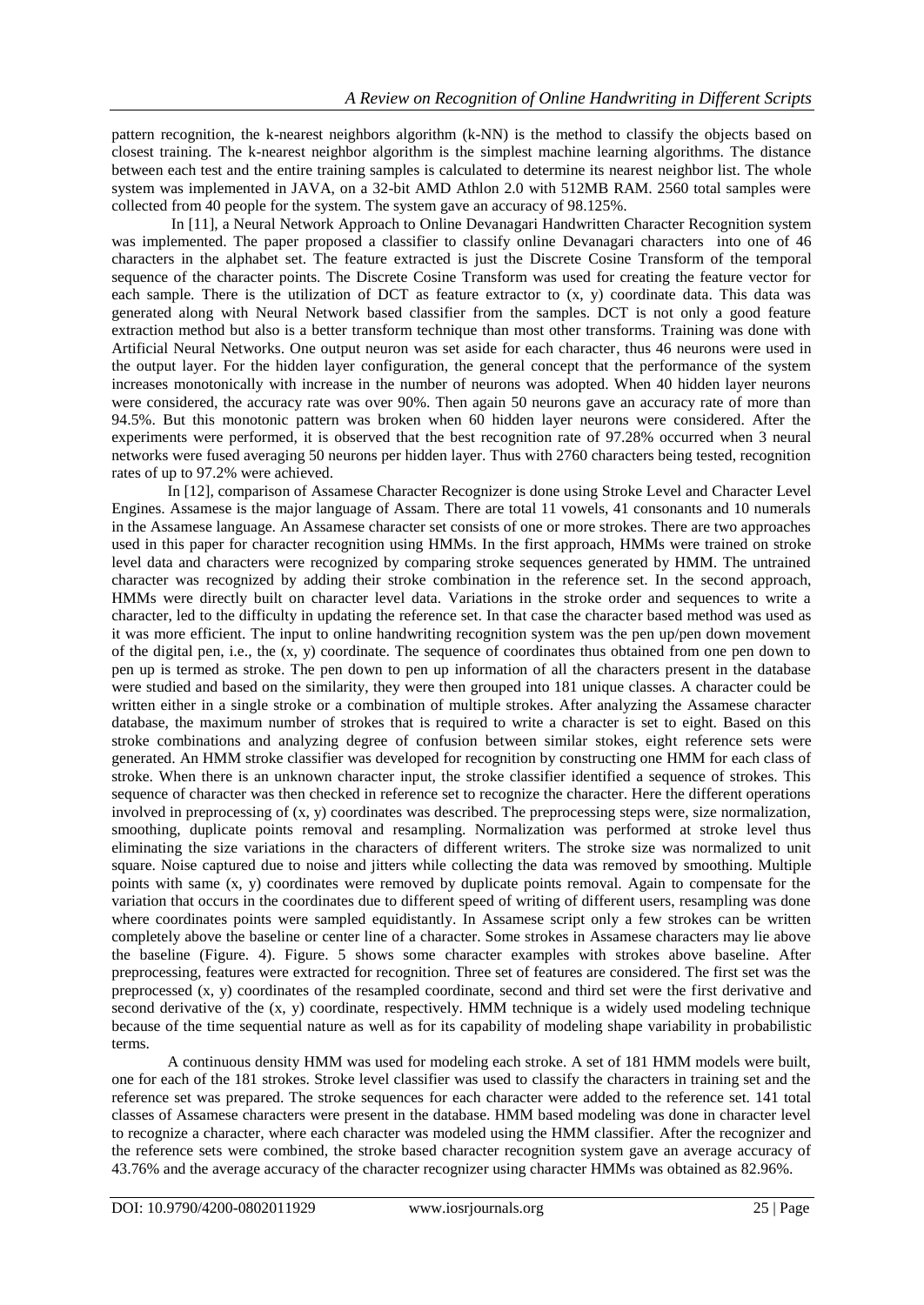

**Figure 4**: Strokes that may lie above the baseline [12]



**Figure 5**: Character examples with strokes completely above baseline [12]

In [13], Arabic online handwriting recognition was done using Hidden Markov Model or HMM. The preprocessing was performed by removing the duplicate points, interpolation, smoothing, resampling and dehooking. In this paper, a new preprocessing technique was introduced for handling the delayed strokes by rearranging them. After the rearrangement of the delayed strokes, features computed and extracted. The researchers extracted some of the best set of features, viz. chain code, curvature, aspect ratio, curliness, baselines and zones, loop detection, Hat feature and some extended features like, path tangent angle, path velocity magnitude, log-curvature radius and total acceleration magnitude. The modeling technique used was HMM modeling. Left to right HMM model was used. In accordance to how complex the model shape is, the different number of states per model was used. 23251 words were trained and 6671 words were tested. The accuracy using the same trained models were found to be 68.76% and then adapting the trained model using CMLLR technique the accuracy was found to be 87.47%.

In [14], a Hybrid Model for Recognition of Online Handwriting in Indian Scripts was discussed. A generic design for development of online handwriting recognizer for two Indian scripts, Malayalam and Telugu, was presented and its effectiveness was demonstrated. The basic unit of writing in Indian scripts is an akshara, combination of multiple consonants(C), followed by a vowel (V) i.e. CnV. Thus a word is formed using a sequence of aksharas and each akshara is formed from a set of basic characters and then each character is formed by a sequence of strokes.



**Figure 6**: Character 1 written using different number of strokes [12]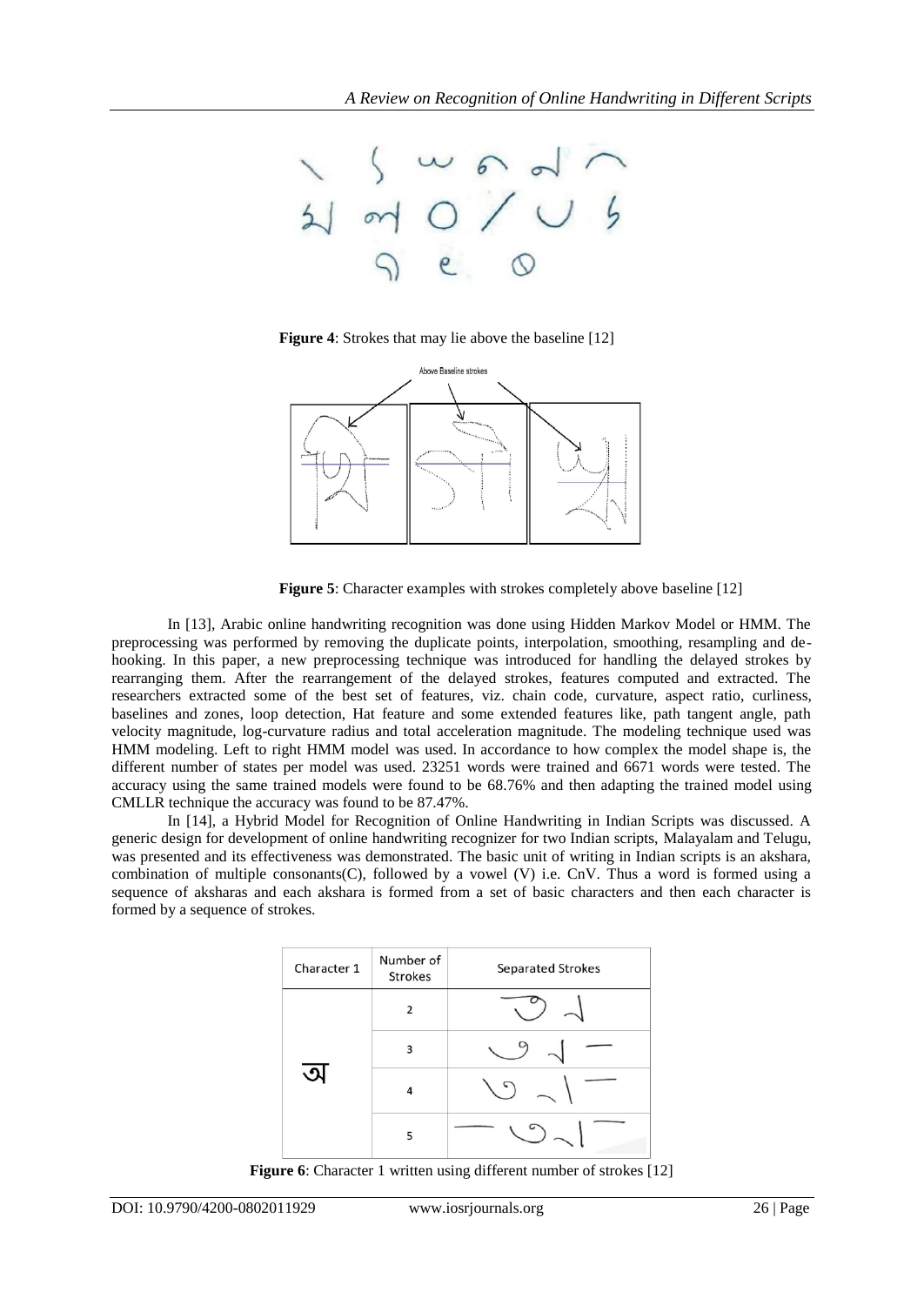

**Figure** 7: Handwriting formation from a word [14]

In the paper, explicit recognition of basic characters was avoided. Even though the language defines an akshara as a set of basic characters, the script was mapped from aksharas, directly to the strokes in the handwriting. The strokes were considered as a sequence emanated from the underlying sequence of aksharas in the word. This model led to a formulation where the stroke sequence was generated by a Markov process. The features used were: raw x and y co-ordinates of the resampled points, moments of the stroke up to fourth order, overall direction and curvature of the stroke, length of the stroke, aspect ratio, area of the stroke, number and direction of points in different sub-windows (55), projection histograms in X and Y directions, and Fourier coefficients of x and y sequences. Extensive feature selection was performed and various classifiers were employed for this purpose, and found that an SVM classifier using a Decision Directed Acyclic Graph (DDAG) formation for combining individual pair-wise classifiers to be the most effective classifier. A total of 7348 samples from 90 Malayalam strokes were used for training the system. The Telugu dataset comprised of 57,669 samples for training. The overall accuracy of Malayalam recognizer, when 60, 492 words were tested was found to be 78.07%. The data contained large variability in writing style and other errors. The isolated character recognition achieved an accuracy of 93.10% on a dataset of over 11, 000 characters collected from 125 writers. The accuracies on a similar-sized Telugu dataset were 75.70% on the word level.

In [15], the researchers describe the recognition of Online Assamese Stroke and Akshara Recognizer using HMM modeling. Strokes are composed of two coordinate traces in between pen down and pen up labels. A number of strokes combine to form the Assamese aksharas. The maximum number of strokes taken to form the combination is eight. Eight language rule models were made based on these combinations to test a set of strokes if they form a valid akshara or not. The features extracted were; preprocessed (x, y) coordinates and first and second derivatives of (x, y) coordinates. The window size considered was two. The stroke classifier was built using HMM model. The database was annotated was annotated at stroke level. Six dimensional features were extracted from the preprocessed coordinates. A stroke classifier with 181 HMM models were developed. During testing of the akshara, the strokes were at first preprocessed and then the features were extracted. The extracted features were tested against the stroke classifier.



**Figure 8:** Stroke level classifier [15]

For recognition of the aksharas, the recognized stroke labels along with the language models were used. If all the strokes correctly recognized then only it isconsiderd as recognized akshara. The testing at akshara level was performed by integrating a GUI with the Binaries of HTK toolkit classifier. The stroke level performance was 94.14% and akshara level performance was 84.2%.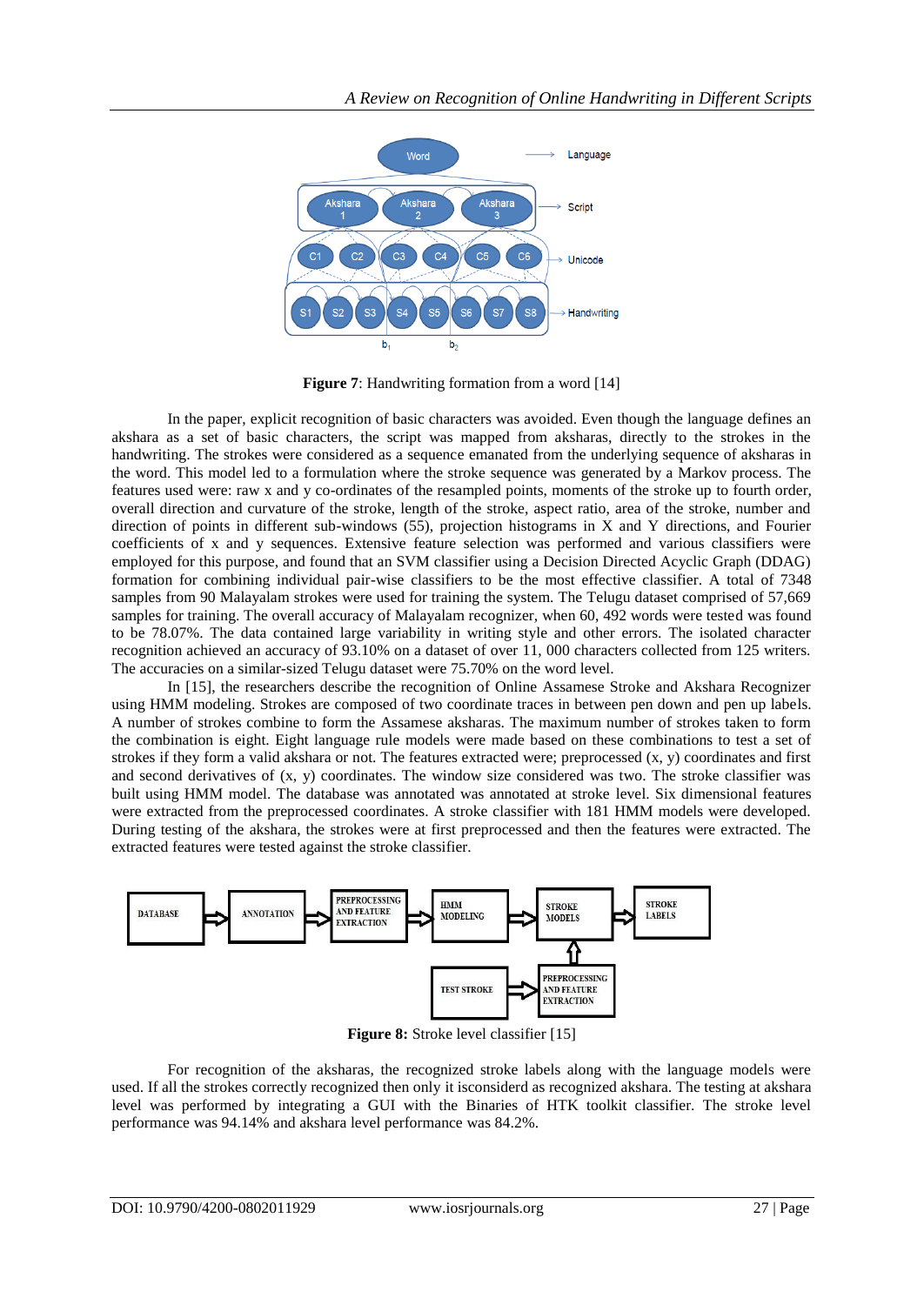

**Figure 9**: Akshara level classifier [15]

### **IV. Performance measures of existing methodologies**

The summary of some papers for Indian scripts is tabulated in Table 3. The various databases used by the authors, the methods they used, the numbers of samples used for training and testing and the accuracy rate are tabulated. As it is seen various methods were carried out for recognition of online handwriting in Indian script and the performance is quite good in most of the methodologies used.

**Table no 3:** Performance comparison of the existing methodologies

| <b>Author Name</b>                                                                              | Method<br>used         | Year<br>of<br>publishing | Database                                            | No. of samples                                 | Accuracy obtained                                                                                                      |
|-------------------------------------------------------------------------------------------------|------------------------|--------------------------|-----------------------------------------------------|------------------------------------------------|------------------------------------------------------------------------------------------------------------------------|
| Indhu T.R., Bhadran V.K.                                                                        | <b>SFAM</b>            | 2012                     | Malayalam<br>character, database                    | 29 training users,<br>25 testing users         | 98.26%                                                                                                                 |
| Gernot A.Fink, Szilard Vajda,<br>Ujiwal<br>Bhattacharya,<br>SwapanK.Parui,<br>BidyutB.Chaudhuri | <b>HMM</b>             | 2010                     | Bangla<br>character<br>database                     | 14073                                          | 93%                                                                                                                    |
| Deepjyoti Das, Rituparna Devi,<br>Prasanna.<br>Subhankar<br>SRM<br>Ghosh, Krishna Naik          | HMM,SVM                | 2014                     | Assamese character<br>database                      | 203<br>isolated<br>147<br>strokes,<br>aksharas | For strokes-HMM<br>$(94\%)$ ,<br><b>SVM</b><br>For<br>(96%)<br>aksharas-HMM<br><b>SVM</b><br>$(84.67\%)$ ,<br>(86.23%) |
| S.Jaeger, S. Manke, J. Reichert,<br>A.Waibel                                                    | $NPen++$<br>recognizer | 2000                     | CMU, UKA, MIT                                       | 5000,20000,50000                               | 5000 words-96%,<br>20000<br>words-<br>50000<br>93.4%.<br>words-91.2%                                                   |
| UdayanBaruah,<br>Shyamanta<br>Hazarika                                                          | <b>SVM</b>             | 2014                     | Assamese character<br>database                      | 8235                                           | numeral-99.11%<br>alphabets-81.15%                                                                                     |
| K.P. Primekumar, S. M. Idiculla                                                                 | <b>SFAM</b>            | 2011                     | Malayalam<br>character database                     | 2530 training, 1279<br>testing users           | Using<br>HAAR<br>wavelet-97.81%<br>using $db1-97.73%$                                                                  |
| M. Sreeraj, S. M. Idicula                                                                       | $k-NN$                 | 2010                     | Malayalam<br>character database                     | 2560                                           | 98.125%                                                                                                                |
| H. Choudhury, S. Mandal, S.<br>Devnath, S. R. M. Prasanna,<br>S.Sundaram                        | <b>HMM</b>             | 2015                     | Assamese character<br>database                      | 200<br>200 training,<br>testing users          | <b>Stroke</b><br>level-<br>43.76%, Character<br>level-83.96%                                                           |
| A. Arora, A. M. Namboodiri                                                                      | <b>SVM</b>             | 2010                     | Malayalam<br>and<br>Telugu<br>character<br>database | Malayalam-60492<br>Telugu-57669                | Malayalam word<br>level- $78.07\%$ and<br>isolated-93.10%<br>Telugu<br>word<br>level-75.70%                            |

## **V. Conclusion**

Various researches has been carried out for Handwriting Character recognition from the past decades. In this paper, we are trying to identify an efficient online handwriting character recognition system for Indian script. This paper provides a detailed review about the various Handwriting Recognition systems and also discusses some of the recenttrends on this system. A comprehensive study for recognition of online handwritten words in Indian languages was done and the methods implemented were analyzed. Some researchers implemented various methods together to find out the best technique for online handwriting recognition. But there is still very limited work is done for Indian scripts compared to other languages. In recent works, new methods based on DNN (Deep Neural Network) are explored apart from the existing methodologies and the results are compared.